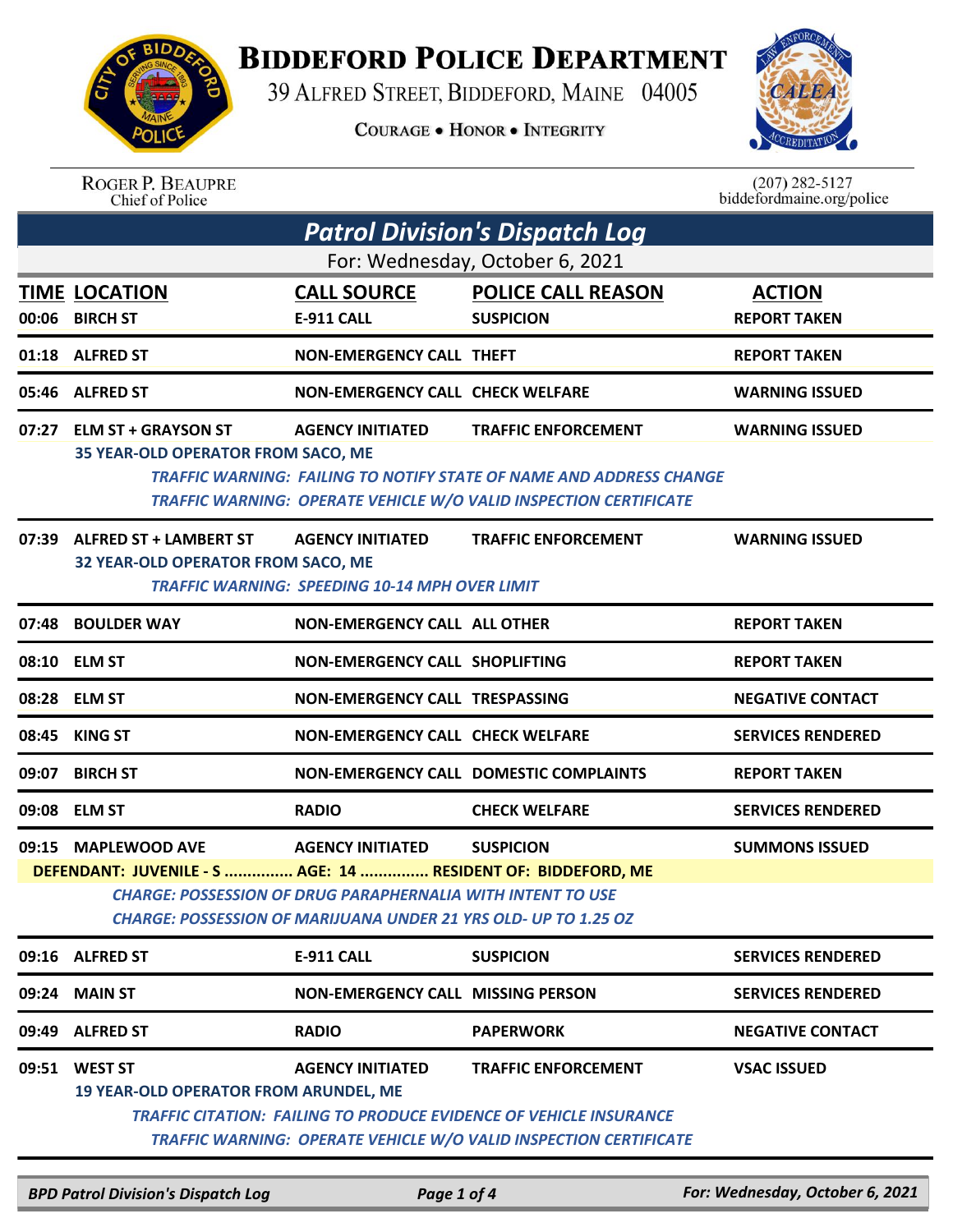|                                                                                                                                                                                                                                          | <b>TIME LOCATION</b><br>10:02 PIKE ST      | <b>CALL SOURCE</b><br><b>AGENCY INITIATED</b> | <b>POLICE CALL REASON</b><br><b>PAPERWORK</b>                | <b>ACTION</b><br><b>NEGATIVE CONTACT</b> |  |
|------------------------------------------------------------------------------------------------------------------------------------------------------------------------------------------------------------------------------------------|--------------------------------------------|-----------------------------------------------|--------------------------------------------------------------|------------------------------------------|--|
|                                                                                                                                                                                                                                          | 10:06 HORRIGAN CT                          |                                               | NON-EMERGENCY CALL DOMESTIC COMPLAINTS                       | <b>REPORT TAKEN</b>                      |  |
|                                                                                                                                                                                                                                          | 10:21 ALFRED ST + BIDDEFORD GAT E-911 CALL |                                               | <b>VEHICLE CRASH - POLICE ONLY</b>                           | <b>STATE FORM TAKEN</b>                  |  |
|                                                                                                                                                                                                                                          | 10:26 ADAMS ST                             | <b>E-911 CALL</b>                             | <b>MENTAL ILLNESS CASES</b>                                  | <b>SERVICES RENDERED</b>                 |  |
|                                                                                                                                                                                                                                          | 10:32 ALFRED ST                            | <b>E-911 CALL</b>                             | 911 MISUSE                                                   | <b>SERVICES RENDERED</b>                 |  |
|                                                                                                                                                                                                                                          | <b>10:33 FORTUNES ROCKS RD</b>             | <b>NON-EMERGENCY CALL CHECK WELFARE</b>       |                                                              | <b>SERVICES RENDERED</b>                 |  |
|                                                                                                                                                                                                                                          | 10:33 CUTTS ST                             | <b>NON-EMERGENCY CALL THEFT</b>               |                                                              | <b>NO ACTION REQUIRED</b>                |  |
|                                                                                                                                                                                                                                          | 11:07 ALFRED ST                            | <b>RADIO</b>                                  | <b>SUSPICION</b>                                             | <b>SERVICES RENDERED</b>                 |  |
|                                                                                                                                                                                                                                          | 11:25 WENTWORTH ST                         | NON-EMERGENCY CALL DISTURBANCE / NOISE        |                                                              | <b>REPORT TAKEN</b>                      |  |
|                                                                                                                                                                                                                                          | 11:44 MAIN ST                              | NON-EMERGENCY CALL CRIMINAL MISCHIEF          |                                                              | <b>REPORT TAKEN</b>                      |  |
|                                                                                                                                                                                                                                          | 11:48 POOL ST                              | <b>NON-EMERGENCY CALL SUSPICION</b>           |                                                              | <b>REPORT TAKEN</b>                      |  |
|                                                                                                                                                                                                                                          | 11:58 SACO FALLS WAY                       | <b>NON-EMERGENCY CALL PARKING COMPLAINT</b>   |                                                              | <b>SERVICES RENDERED</b>                 |  |
|                                                                                                                                                                                                                                          | 12:04 ELM ST                               | <b>AGENCY INITIATED</b>                       | <b>OUT FOR FOLLOW UP</b>                                     | <b>SERVICES RENDERED</b>                 |  |
|                                                                                                                                                                                                                                          | 12:21 HILLS BEACH RD                       | <b>NON-EMERGENCY CALL SUSPICION</b>           |                                                              | <b>REPORT TAKEN</b>                      |  |
|                                                                                                                                                                                                                                          | 12:33 SULLIVAN ST                          | <b>WALK-IN AT STATION</b>                     | <b>PAPERWORK</b>                                             | <b>NEGATIVE CONTACT</b>                  |  |
|                                                                                                                                                                                                                                          | 12:34 GEORGE ST                            |                                               | NON-EMERGENCY CALL VIOL PROTECTION FROM ABUSE                | <b>REPORT TAKEN</b>                      |  |
|                                                                                                                                                                                                                                          | 12:54 WENTWORTH ST                         | <b>WALK-IN AT STATION</b>                     | <b>PAPERWORK</b>                                             | <b>SERVICES RENDERED</b>                 |  |
|                                                                                                                                                                                                                                          | 13:04 SUMMER ST                            | <b>RADIO</b>                                  | <b>PAPERWORK</b>                                             | <b>NEGATIVE CONTACT</b>                  |  |
|                                                                                                                                                                                                                                          | 13:21 DUPONT AVE                           | <b>RADIO</b>                                  | <b>CHECK WELFARE</b>                                         | <b>SERVICES RENDERED</b>                 |  |
|                                                                                                                                                                                                                                          | 13:30 BUZZELL RD                           | <b>NON-EMERGENCY CALL SUSPICION</b>           |                                                              | <b>NEGATIVE CONTACT</b>                  |  |
| 13:31 ALFRED ST<br><b>OTHER</b><br><b>OUT FOR FOLLOW UP</b><br><b>SUMMONS ISSUED</b><br>DEFENDANT: TONY J MERCIER  AGE: 47  RESIDENT OF: BIDDEFORD, ME<br><b>CHARGE: STEALING DRUGS</b><br><b>CHARGE: VIOLATING CONDITION OF RELEASE</b> |                                            |                                               |                                                              |                                          |  |
|                                                                                                                                                                                                                                          | 13:33 ELM ST                               | <b>NON-EMERGENCY CALL CHECK WELFARE</b>       |                                                              | <b>TRANSPORT TO HOSPITAL</b>             |  |
|                                                                                                                                                                                                                                          | 13:35 ALFRED ST                            | <b>NON-EMERGENCY CALL ALARM - POLICE</b>      |                                                              | <b>SERVICES RENDERED</b>                 |  |
|                                                                                                                                                                                                                                          | 13:37 POOL ST                              | <b>AGENCY INITIATED</b>                       | <b>DRUG TAKEBACK</b>                                         | <b>SERVICES RENDERED</b>                 |  |
|                                                                                                                                                                                                                                          | 13:39 ALFRED ST                            | <b>NON-EMERGENCY CALL SUSPICION</b>           |                                                              | <b>NO ACTION REQUIRED</b>                |  |
|                                                                                                                                                                                                                                          | 14:02 MARINER WAY                          | NON-EMERGENCY CALL ANIMAL COMPLAINT           |                                                              | <b>UNFOUNDED</b>                         |  |
|                                                                                                                                                                                                                                          | 15:05 WINTER ST                            |                                               | NON-EMERGENCY CALL ATTEMPTED/THREATENED SUICIDE REPORT TAKEN |                                          |  |
|                                                                                                                                                                                                                                          | <b>15:42 DARTMOUTH ST</b>                  | <b>AGENCY INITIATED</b>                       | <b>ARTICLES LOST/FOUND</b>                                   | <b>REPORT TAKEN</b>                      |  |
|                                                                                                                                                                                                                                          |                                            |                                               |                                                              |                                          |  |

*BPD Patrol Division's Dispatch Log Page 2 of 4 For: Wednesday, October 6, 2021*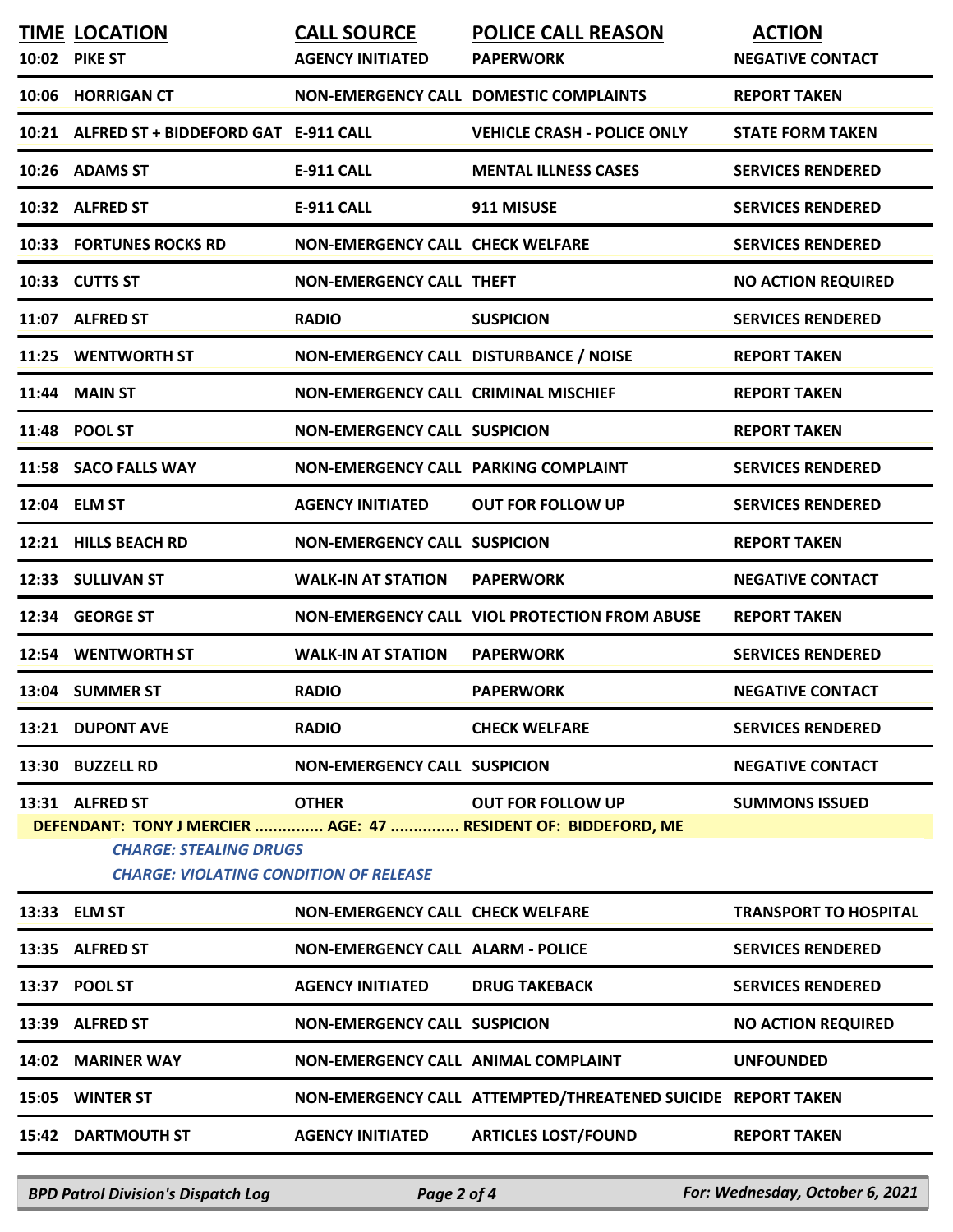|                                                                                                                                                                              | <b>TIME LOCATION</b><br>15:49 ST JOSEPH ST                            | <b>CALL SOURCE</b><br><b>NON-EMERGENCY CALL ALL OTHER</b>                        | <b>POLICE CALL REASON</b>                                                                                                                                                    | <b>ACTION</b><br><b>SERVICES RENDERED</b> |  |
|------------------------------------------------------------------------------------------------------------------------------------------------------------------------------|-----------------------------------------------------------------------|----------------------------------------------------------------------------------|------------------------------------------------------------------------------------------------------------------------------------------------------------------------------|-------------------------------------------|--|
|                                                                                                                                                                              | 15:52 ALFRED ST                                                       | <b>WALK-IN AT STATION</b>                                                        | <b>PAPERWORK</b>                                                                                                                                                             | <b>NO ACTION REQUIRED</b>                 |  |
|                                                                                                                                                                              | 16:02 ALFRED ST                                                       | <b>WALK-IN AT STATION</b>                                                        | <b>ALL OTHER</b>                                                                                                                                                             | <b>SERVICES RENDERED</b>                  |  |
|                                                                                                                                                                              | 16:24 BIRCH ST                                                        | NON-EMERGENCY CALL PARKING COMPLAINT                                             |                                                                                                                                                                              | <b>UNFOUNDED</b>                          |  |
|                                                                                                                                                                              | 16:27 CLEAVES ST                                                      | <b>E-911 CALL</b>                                                                | <b>DISTURBANCE / NOISE</b>                                                                                                                                                   | <b>WARNING ISSUED</b>                     |  |
|                                                                                                                                                                              | 16:47 PIKE ST                                                         | NON-EMERGENCY CALL ALL OTHER                                                     |                                                                                                                                                                              | <b>SERVICES RENDERED</b>                  |  |
| 16:47                                                                                                                                                                        | <b>SULLIVAN ST</b>                                                    |                                                                                  | NON-EMERGENCY CALL PROTECTION FROM ABUSE SERVICE PAPERWORK NOT SERVED                                                                                                        |                                           |  |
|                                                                                                                                                                              | 17:02 BRADBURY ST                                                     |                                                                                  | NON-EMERGENCY CALL VIOL PROTECTION FROM HARASSM REPORT TAKEN                                                                                                                 |                                           |  |
|                                                                                                                                                                              | 17:36 ELM ST<br>45 YEAR-OLD OPERATOR FROM KENNEBUNK, ME               | <b>AGENCY INITIATED</b>                                                          | <b>TRAFFIC ENFORCEMENT</b><br>TRAFFIC WARNING: <12 YOA & <100 LBS NOT PROPERLY SECURED IN REAR SEAT OF MV<br>TRAFFIC WARNING: OPERATING VEHICLE WITH INADEQUATE BRAKE LIGHTS | <b>WARNING ISSUED</b>                     |  |
|                                                                                                                                                                              | 17:42 CUTTS ST + BRADBURY ST                                          | <b>NON-EMERGENCY CALL SUSPICION</b>                                              |                                                                                                                                                                              | <b>SERVICES RENDERED</b>                  |  |
|                                                                                                                                                                              | 17:42 LAMBERT ST + PROSPECT ST                                        | NON-EMERGENCY CALL HARASSMENT                                                    |                                                                                                                                                                              | <b>NEGATIVE CONTACT</b>                   |  |
| 17:44                                                                                                                                                                        | <b>MAINE TPKE + ALFRED ST</b>                                         | NON-EMERGENCY CALL DISABLED VEHICLE                                              |                                                                                                                                                                              | <b>SERVICES RENDERED</b>                  |  |
|                                                                                                                                                                              | <b>18:11 PIKE ST</b>                                                  | NON-EMERGENCY CALL HARASSMENT                                                    |                                                                                                                                                                              | <b>SERVICES RENDERED</b>                  |  |
|                                                                                                                                                                              | 18:11 HILL ST                                                         | <b>E-911 CALL</b>                                                                | <b>CHECK WELFARE</b>                                                                                                                                                         | <b>REPORT TAKEN</b>                       |  |
| 18:27                                                                                                                                                                        | <b>POOL ST</b>                                                        | <b>AGENCY INITIATED</b>                                                          | <b>OUT FOR FOLLOW UP</b>                                                                                                                                                     | <b>SERVICES RENDERED</b>                  |  |
| 18:36                                                                                                                                                                        | <b>BARRA RD</b>                                                       | NON-EMERGENCY CALL DISABLED VEHICLE                                              |                                                                                                                                                                              | <b>SERVICES RENDERED</b>                  |  |
|                                                                                                                                                                              | 18:42 STATE ST                                                        | <b>OTHER</b>                                                                     | <b>BOLO</b>                                                                                                                                                                  | <b>NEGATIVE CONTACT</b>                   |  |
| 18:55                                                                                                                                                                        | <b>MAIN ST</b>                                                        | NON-EMERGENCY CALL JUVENILE OFFENSES                                             |                                                                                                                                                                              | <b>GONE ON ARRIVAL</b>                    |  |
| 19:16                                                                                                                                                                        | <b>ALFRED ST</b>                                                      | <b>E-911 CALL</b>                                                                | <b>THEFT</b>                                                                                                                                                                 | <b>REPORT TAKEN</b>                       |  |
| 19:26                                                                                                                                                                        | <b>WATER ST + CLEAVES ST</b><br>21 YEAR-OLD OPERATOR FROM CONCORD, VT | <b>AGENCY INITIATED</b><br><b>TRAFFIC CITATION: FAILING TO STOP AT STOP SIGN</b> | <b>TRAFFIC ENFORCEMENT</b>                                                                                                                                                   | <b>VSAC ISSUED</b>                        |  |
|                                                                                                                                                                              | 19:48 ALFRED ST                                                       | <b>NON-EMERGENCY CALL PAPERWORK</b>                                              |                                                                                                                                                                              | <b>SUMMONS ISSUED</b>                     |  |
| DEFENDANT: RENE ZEPHERIN ROY  AGE: 62  RESIDENT OF: BIDDEFORD, ME<br><b>CHARGE: LEAVING SCENE OF MOTOR VEHICLE ACCIDENT</b><br><b>CHARGE: VIOLATING CONDITION OF RELEASE</b> |                                                                       |                                                                                  |                                                                                                                                                                              |                                           |  |
|                                                                                                                                                                              | 19:50 ELM ST                                                          | NON-EMERGENCY CALL DISTURBANCE / NOISE                                           |                                                                                                                                                                              | <b>WARNING ISSUED</b>                     |  |
|                                                                                                                                                                              | 19:54 ALFRED ST                                                       | <b>WALK-IN AT STATION</b>                                                        | <b>OUT FOR FOLLOW UP</b>                                                                                                                                                     | <b>SERVICES RENDERED</b>                  |  |
| 20:12                                                                                                                                                                        | <b>MAIN ST</b>                                                        | <b>AGENCY INITIATED</b>                                                          | <b>CHECK WELFARE</b>                                                                                                                                                         | <b>SERVICES RENDERED</b>                  |  |
|                                                                                                                                                                              | 20:24 WENTWORTH ST                                                    |                                                                                  | <b>NON-EMERGENCY CALL DOMESTIC COMPLAINTS</b>                                                                                                                                | <b>NEGATIVE CONTACT</b>                   |  |
|                                                                                                                                                                              | <b>BPD Patrol Division's Dispatch Log</b>                             | Page 3 of 4                                                                      |                                                                                                                                                                              | For: Wednesday, October 6, 2021           |  |